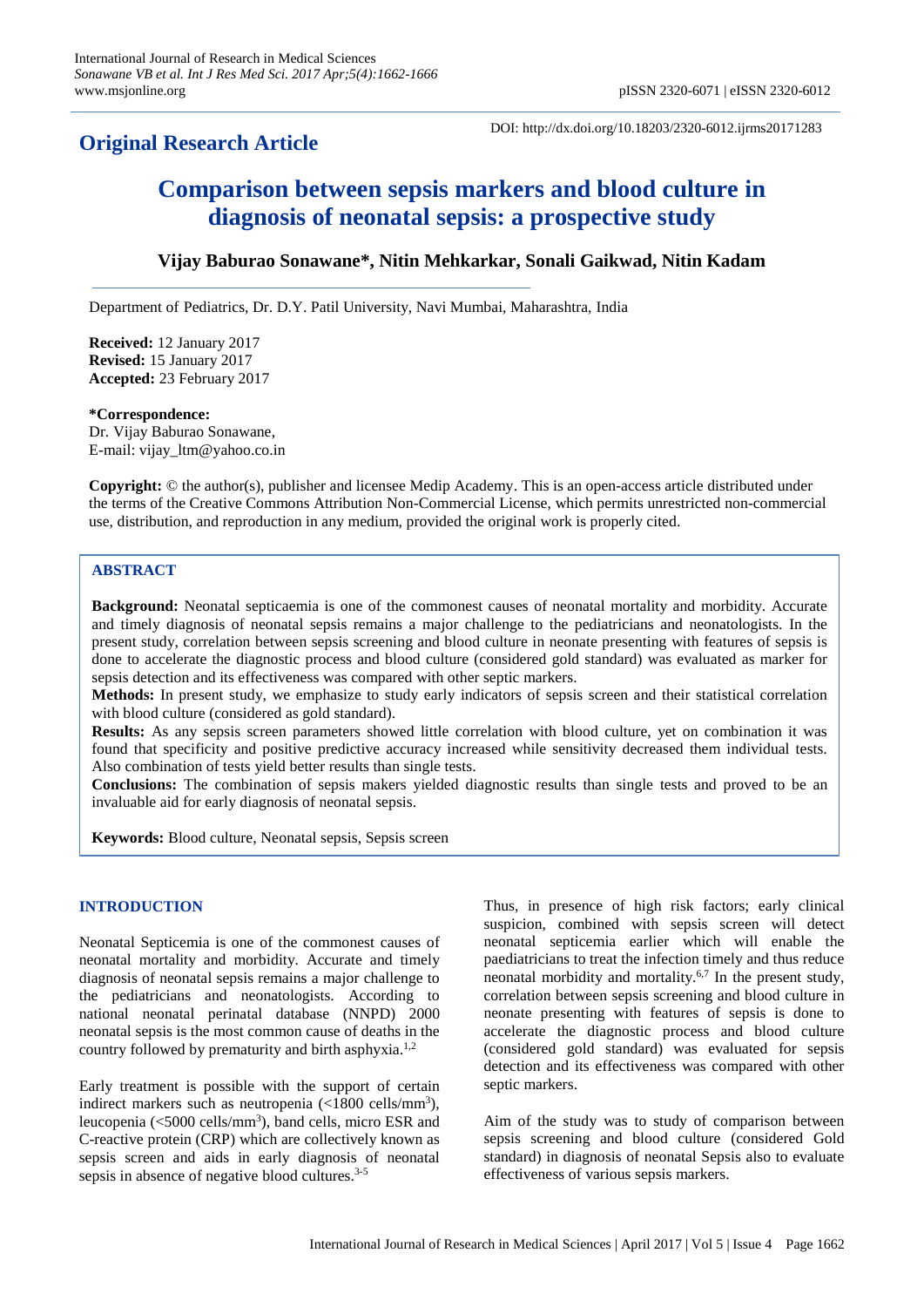#### **METHODS**

A Prospective Study design was used to evaluate the efficacy and to study on comparison between sepsis screening and blood culture in early diagnosis of neonatal sepsis. This is a hospital based study conducted in M.G.M Medical College and Hospital, Navi Mumbai, Maharashtra, India from July-2009 to August-2011(2 years).

Eighty neonates (40 study group and 40 control group), delivered in the hospital, having risk factors for neonatal sepsis, along with those coming to hospital with signs and symptoms of sepsis up to 28 days of life (study group) also normal newborns admitted to the postnatal ward without high risk factors (control group) were enrolled for this study.

#### *Inclusion criteria*

- As study group
- 1. Newborns with high-risk factors for sepsis
- 2. Suspected newborns based on sepsic score system
- As control group
- 1. Normal newborns admitted to the postnatal ward without high risk factors

#### *Exclusion criteria*

- Babies who were referred to our hospital and who had received antibiotics (oral or I.V) prior to their admission
- Severe hepatic and renal dysfunction
- Major cardiac, respiratory, CNS or gastrointestinal or congenital malformations
- Refusal of parental consent

This study was approved by Ethical Committee of this hospital. Informed Written Consent was obtained from parents before entry into this study.

Information of selected neonates including detailed history and clinical examination was recorded on a predesigned proforma. In this study, following laboratory tests were done as soon as presumptive diagnosis of sepsis was made based on septic score system and on clinical grounds also on normal healthy newborns. All investigations were done within 24 hours of birth or at presentation before starting antibiotics.

# *Data analysis*

Data was collected, classified, tabulated and analyzed. Tests of significance were applied at appropriate places and interpretation was done accordingly. To evaluate the difference between the categories, McNemar Chi Square test was used as a test of significance. A p-value of less than 0.05 was considered statistically significant.

#### **RESULTS**

Of total of 80 cases, with risk factor and clinical signs and symptoms of sepsis (40 cases as study group) and normal healthy newborns without risk factors (40 cases as control group).

The study group consists of 28 males (70%) and 12 females (30%) while control group consists of 21 males (52.50%) and 19 females (47.50%). Among 40 babies of study group, 24(60%) are blood culture (BacTalert) positive and16 (40%) are blood culture (BacTalert) negative while in control group, 1 (2.50%) is blood culture (BacTalert) positive and 39 (97.50%) are blood culture (BacTalert) negative (Figure 1).



# **Figure 1: Distribution of cases according to blood culture (BacTalert).**

In study group, *E-coli* comprised the maximum number of cases accounting for sepsis i.e. 7 (17.5%) followed by 5 cases (12.5%) of *Acinetobacter baumanii*, 5 cases (12.5%) of *Klebsiella Pneumoniae*, 2 cases (5%) each for *Citrobacter* and *Staphylococcus aureus* and 1 case (2.5%) has shown *Pseudomonous Sp*., *Burkholderia cepacia* and Fungus while no growth in 16 (40%) cases. In control group, only 1 case (2.5%) shows growth of *Acinetobacter baumanii and* 39 cases (97.5%) are sterile (Table 1).



**Figure 2: Distribution of cases according to CBC.**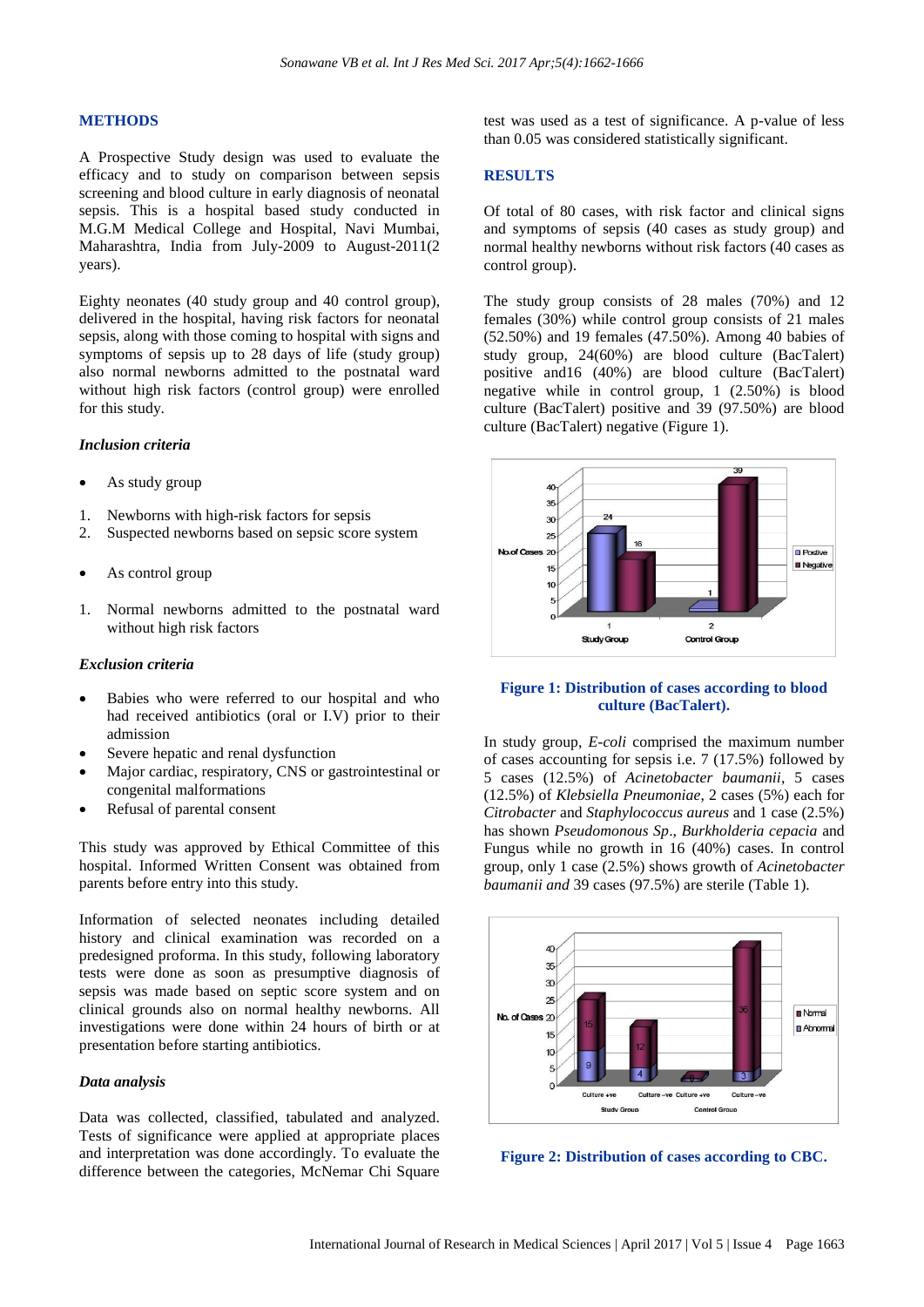Out of 40 cases in study group, CBC is abnormal in 13 cases (32.5%), Blood Culture (BacTalert) was positive in 24 cases (60%) and 4 cases (10%) has CBC abnormal with sterile blood culture (Figure 2).

| Table 1: Distribution of cases according to microbiological growth on blood culture (BacTalert). |  |  |  |
|--------------------------------------------------------------------------------------------------|--|--|--|
|                                                                                                  |  |  |  |

| <b>Study Group</b>     |              |               | <b>Control group</b>     |                          |               |
|------------------------|--------------|---------------|--------------------------|--------------------------|---------------|
| Organism               | No. of cases | $\frac{0}{0}$ | Organism                 | No. of cases             | $\frac{0}{0}$ |
| E. Coli                |              | 17.5          | Acinetobacter baumanii   |                          | 2.5           |
| Acinetobacter baumanii |              | 12.5          | -                        | $\overline{\phantom{0}}$ |               |
| Klebsiella Pneumoniae  |              | 12.5          |                          |                          |               |
| Citrobacter            |              |               |                          |                          |               |
| Staphylococcus aureus  |              |               |                          | -                        |               |
| Pseudomonous Sp.       |              | 2.5           |                          |                          |               |
| Burkholderia cepacia   |              | 2.5           | $\overline{\phantom{a}}$ | -                        |               |
| Fungus                 |              | 2.5           | -                        | -                        |               |
| Sterile                | 16           | 40            | Sterile                  | 39                       | 97.5          |
| Total                  | 40           | 100           | Total                    | 40                       | 100           |

Out of 40 cases in study group, Micro-ESR is abnormal in 18 cases (45%), Blood Culture is positive in 24 cases (60%) and 6 cases (15%) has Micro ESR abnormal with sterile blood culture (Figure 3). Same group of patients are tested with both Blood Culture (BacTalert) as well as sepsis markers.



**Figure 3: Distribution of cases according to microESR.**

# **Table 2: Statistical correlation between septic markers.**

| <b>Statistical analysis</b> |        |                  |
|-----------------------------|--------|------------------|
| Sensitivity                 | 95.83% | Chi-square       |
| Specificity                 | 87.50% | $(X^2) = 0.083$  |
| Positive predictive         | 92.00% | Degree of        |
| value                       |        | Freedom $<$ 1    |
| Negative predictive         | 93.33% | $p$ -value <1.00 |
| value                       |        |                  |
| Accuracy                    | 92.50% |                  |

Therefore McNemar's (ChiSquare) test is used to evaluate whether results of these tests vary significantly from each other. It is observed that the results of both tests are statistically significant from each other with  $x^2 = 0.083$ , p-value <1.00 and degree of freedom <1 (Table 2). There is statistically significant difference between Blood Culture (BacTalert) and septic markers  $(p<1)$ . Hence blood culture (BacTalert) is gold standard in diagnosis of neonatal sepsis whereas in combination of CBC can pinpoint accurate and specific diagnosis.

| Tests      | <b>Sensitivity</b> | <b>Specificity</b> | <b>PPV</b> | <b>NPV</b> | <b>Accuracy</b> |
|------------|--------------------|--------------------|------------|------------|-----------------|
| CBC        | 37.50%             | 75.00%             | 69.23%     | 44.44%     | 52.50%          |
| Micro-ESR  | 50.00%             | 62.50%             | 66.67%     | 45.45%     | 55.00%          |
| IT Ratio   | 62.50%             | 56.25%             | 68.18%     | 50.00%     | 60.00%          |
| <b>CRP</b> | 84.21%             | 28.57%             | 51.61%     | 66.67%     | 55.00%          |

IT Ratio has shown Sensitivity of 62.50%, Specificity of 56.25%, Positive Predictive Value of 68.18%, Negative

Predictive Value of 50.00% and Accuracy of 60.00%. (Table 3) (Figure 4).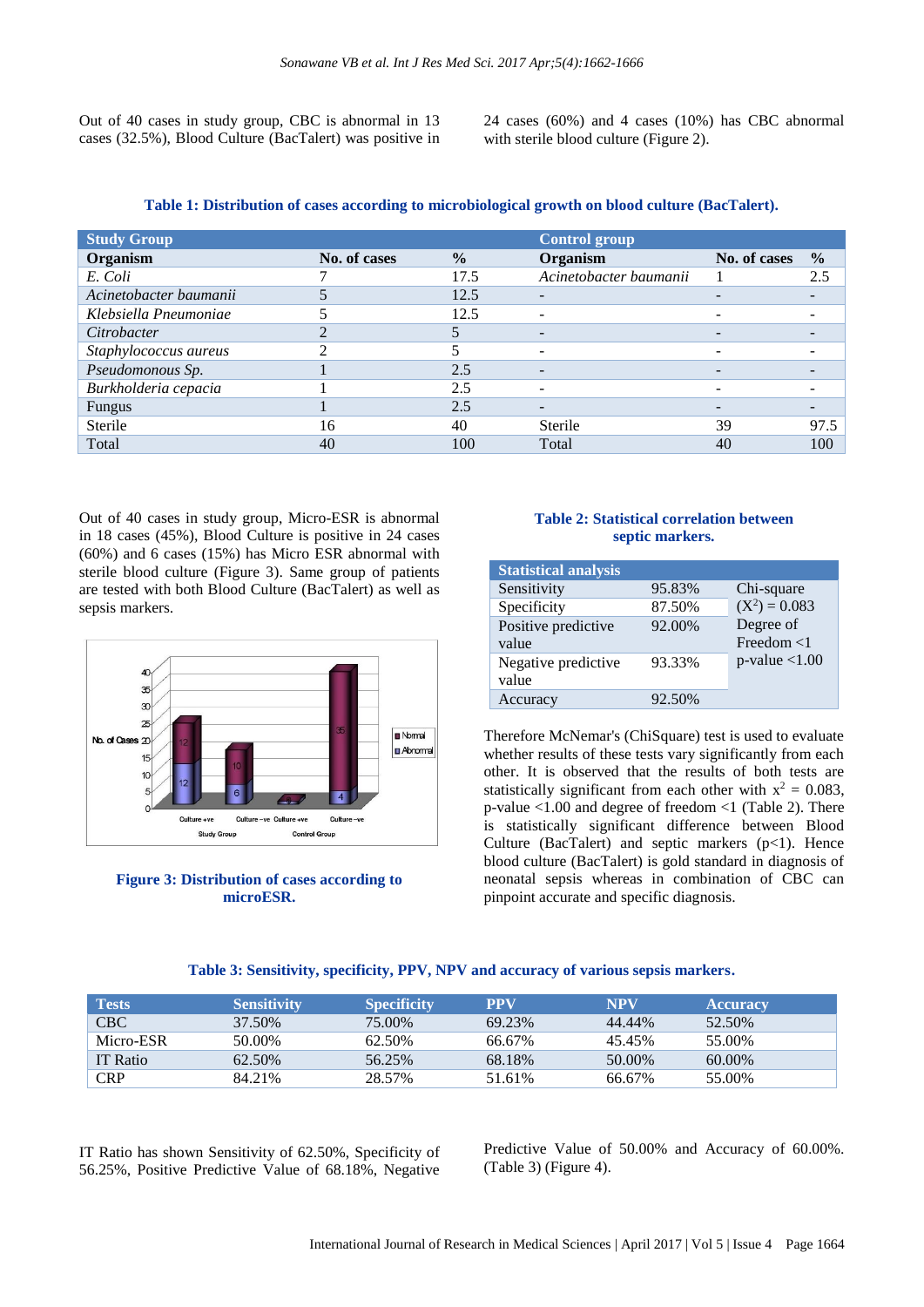

**Figure 4: Distribution of cases according to IT ratio.**

Micro-ESR has shown sensitivity of 50.00%, specificity of 62.50%, positive predictive value of 66.67%, negative predictive value of 45.45% and accuracy of 55.00% (Table 3). CRP has shown Sensitivity of 84.21%, Specificity of 28.57 %, Positive Predictive Value of 51.61 %, Negative Predictive Value of 66.67% and Accuracy of 55.00 % (Table 3) (Figure 5).



# **Figure 5: Distribution of cases according to CRP.**

CBC has shown sensitivity of 37.50%, specificity of 75.00%, positive predictive value of 69.23%, negative predictive value of 44.44% and accuracy of 52.50% (Table 3). Thus, CRP has maximum sensitivity and CBC specificity in comparison with other septic markers in early detection of neonatal sepsis.

#### **DISCUSSION**

This study includes total of eighty cases (40 Study Group and 40 Control Group) with risk factor and clinical signs and symptoms of sepsis on basis of septic score system (as study group) also normal healthy newborns without risk factors (as control group).

The study group consists of 28 males (70%) and 12 females (30%) while control group consists of 21 males (52.50%) and 19 females (47.50%). Males have been reported to be more likely than females to develop septicemia as revealed in this study. Faridi et al also reported 66.67% males and 33.33% females out of 63 cases of neonatal septicemia. Male-Female ratio in their

series was 2:1.<sup>8</sup> In this study of 80 cases, 22 (55%) were preterms and 18 (45%) were full terms in Study Group (n-40) while there are no preterms and all 40 (100%) are full term newborns in Control Group (n-40). This shows increased risk of neonatal sepsis in premature newborns.

This is similar to the observation made by Faridi et al where 53.97% preterms and 46.03% fullterms neonates.<sup>8</sup> In this study, prematuirty and LBW are leading high risk factors for sepsis in 55% of the newborns, followed by 35% of the newborns have meconium stained amniotic fluid, 25% of the newborns have premature rupture of membrane for >24 hours, 25% of the patients have birth asphyxia or and difficult resuscitation, 22.5% have prolonged or difficult labour, 20 % of the newborns have febrile illness in the mother, 20% of the newborns have >3 per-vaginal examination and 25% have other risk factors like multiple gestation, home delivery, unsterile cord handling and cutting technique, faulty feeding practices, nursing in unhygienic environment, etc.<sup>9</sup>

These are all considered as the possible high risk factors for development of sepsis in newborns. The most important risk factors for neonatal sepsis are prematurity and low birth weight as reported by Jain et al in their study.<sup>10</sup> Blood culture is the gold standard method to diagnose septicemia. In the present study, only 60% of cases with high risk factors as per septic score system also on clinical suspicion of sepsis are found to be culture showing 60% positivity.

Out of these total 80 selected cases, blood culture (BacTalert) has shown growth in 24 cases (60%) and out of these 24 cases, 23 have bacterial growth on culture and remaining 1 case showed fungal growth in the study group (n-40) while blood culture (BacTalert) is positive in 1 case (2.5%) and negative in 39 cases (97.5%) in the control group (n-40). The most common organism grown on blood culture is *E. Coli* (17.5%) followed by *Acinetobacter baumanii* (12.5%) and *Klebsiella Pneumoniae* (12.5%) both are the second most common pathogens. Other organisms are *Citrobacter* (5%), *Staphylococcus aureus* (5%), *pseudomonas* (2.5%), *Burkholderia cepacia* (2.5%) and fungus (2.5%).

Jain et al analyzed the signs and symptoms of neonatal sepsis in 106 neonates with suspected sepsis out of which  $30$  were culture positive.<sup>10</sup> The most common organism was *E. coli* which is like this study. Out of 40 cases in study group, CBC is abnormal in 13 cases (32.5%), Blood culture (BacTalert) is positive in 24 cases (60%) and 4 cases (10%) have CBC abnormal with sterile blood culture. Thus, in this study CBC has Sensitivity of 37.50%, Specificity of 75.00%, Positive Predictive Value of 69.23%, Negative Predictive Value of 44.44% and Accuracy of 52.50%.

Philip et al in their study found that 50% newborns with sepsis had Leucopenia.<sup>11</sup>